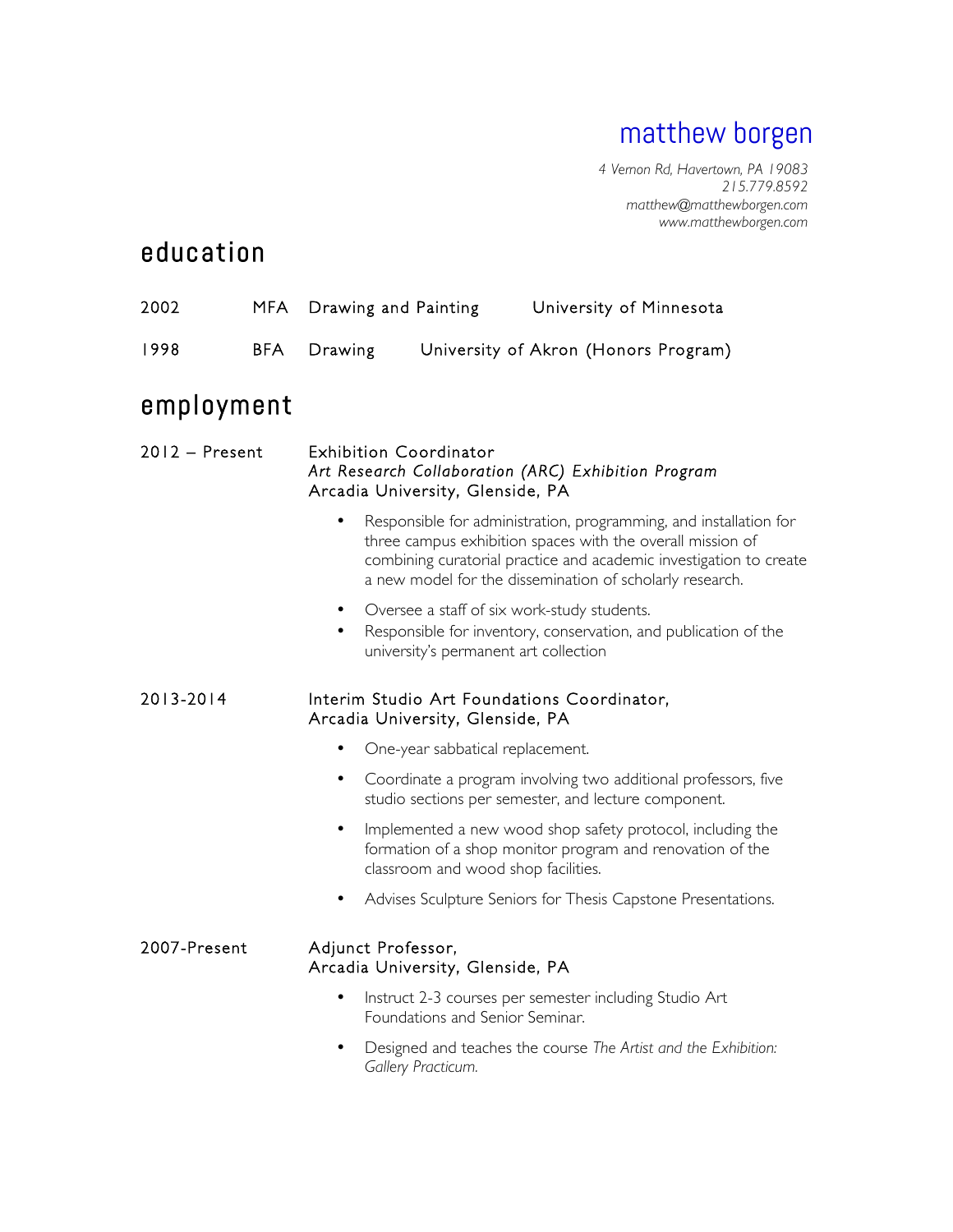*4 Vernon Rd, Havertown, PA 19083 215.779.8592 matthew@matthewborgen.com matthewborgen.com*

| 2006 - Present | Gallery Technician<br>Arcadia University Art Gallery, Glenside, PA                                                                                                           |  |  |
|----------------|------------------------------------------------------------------------------------------------------------------------------------------------------------------------------|--|--|
|                | Design and installation of all exhibitions as well as instructing<br>work-study students in aspects of gallery preparation.                                                  |  |  |
| 2006           | Senior Enrichment Art Teacher<br>Julian Krinsky Camps and Programs, Haverford, PA                                                                                            |  |  |
|                | June-August, Designed and implemented a curriculum for<br>$\bullet$<br>advanced high school students with an emphasis on contemporary<br>techniques in drawing and painting. |  |  |
| 2000-2002      | Instructor of Record<br>University of Minnesota, Minneapolis, MN                                                                                                             |  |  |
|                | Introduction to Drawing (4 semesters)<br>$\bullet$                                                                                                                           |  |  |
| 1999-2000      | <b>Teaching Assistant</b><br>University of Minnesota, Minneapolis, MN                                                                                                        |  |  |
|                | Introduction to Visual Arts, Fall/ Spring 1999<br>$\bullet$                                                                                                                  |  |  |
|                | Art, the Internet, and the Brooklyn Dodgers<br>$\bullet$<br>(Senior Honors Colloquium), Fall 2000                                                                            |  |  |
| exhibitions    |                                                                                                                                                                              |  |  |
| 2015           | Abington Art Center Annual Juried Show, Abington Art Center,<br>Jenkintown, PA, Juror: Gerard Brown, assistant professor, Tyler School of<br>Art                             |  |  |
| 2014           | Performance Video And Colored Gloves, Exploded View, Tucson, AZ                                                                                                              |  |  |
|                | Arcadia University Faculty Exhibition, Arcadia University Art Gallery.<br>Glenside, PA                                                                                       |  |  |
| 2012           | Arcadia University Faculty Exhibition: The Persistence of Drawing,<br>Arcadia University Art Gallery, Glenside PA                                                            |  |  |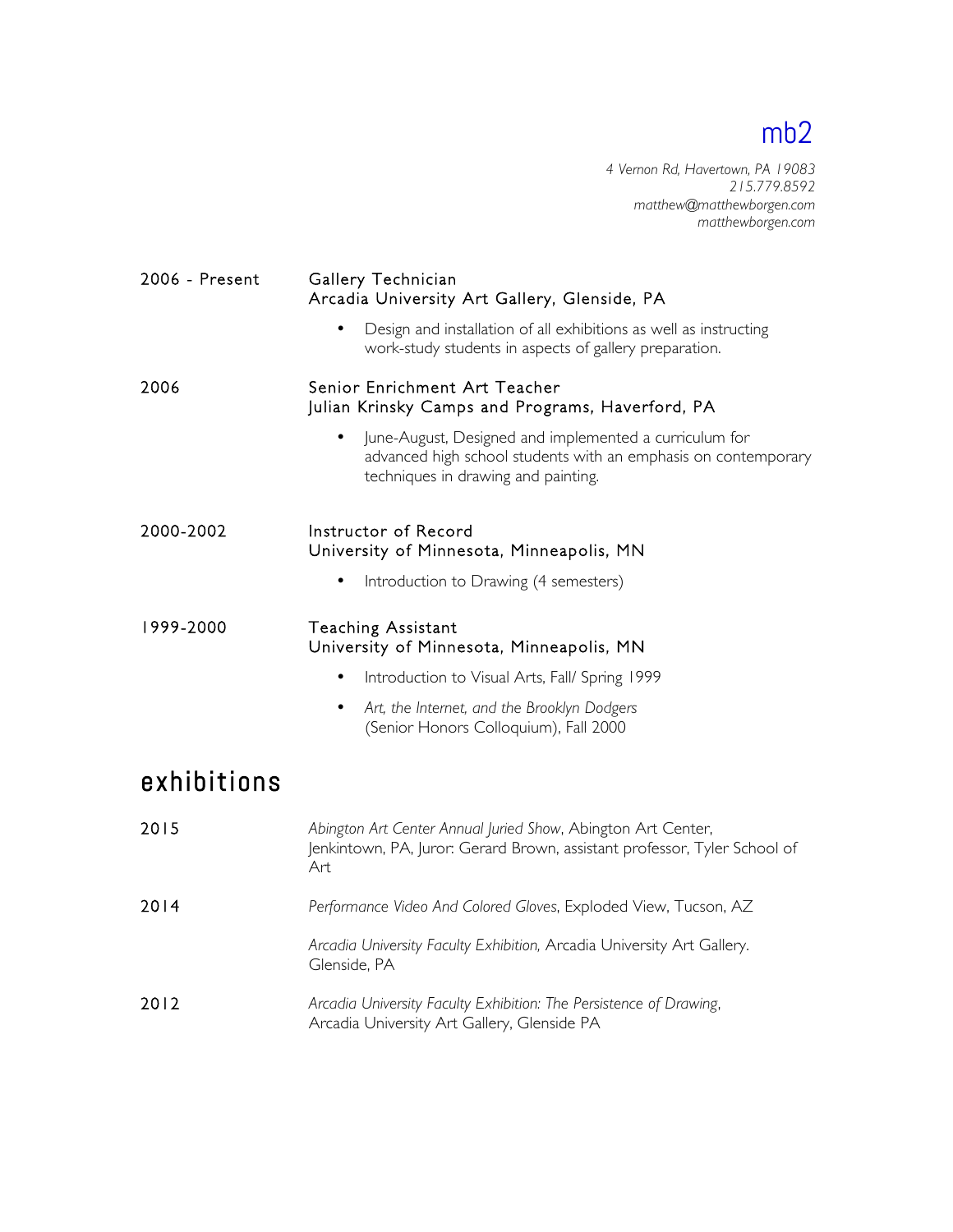*4 Vernon Rd, Havertown, PA 19083 215.779.8592 matthew@matthewborgen.com matthewborgen.com*

| 2011 | Arcadia University Faculty Exhibition: Scale 1:1, Arcadia University Art<br>Gallery, Glenside, PA                                                                                                    |
|------|------------------------------------------------------------------------------------------------------------------------------------------------------------------------------------------------------|
|      | SEPCHE Faculty Exhibition, Chestnut Hill College, Philadelphia, PA                                                                                                                                   |
| 2009 | Faculty Exhibition 2009: The Artist and the Object, recent work by Arcadia<br>University fine arts faculty presented with objects from their studios,<br>Arcadia University Art Gallery, Glenside PA |
| 2008 | First Person Art Salon, Gersham Y, Philadelphia, PA                                                                                                                                                  |
|      | Connected, 621 Gallery, Tallahassee FL                                                                                                                                                               |
| 2006 | Sound and Vision, (A collaborative work with Gary Setzer), Art Gallery<br>Ohio University Southern, Ironton, OH                                                                                      |
| 2005 | Re/creation: Storyteller, Urban Institute for Contemporary Arts, Grand<br>Rapids, MI*                                                                                                                |
| 2002 | The Landscape Reconsidered, Arlington Center for the Arts, Arlington, MA                                                                                                                             |
|      | 2002 University of Minnesota MFA Exhibition, Katherine Nash Gallery,<br>University of Minnesota, Minneapolis, MN                                                                                     |
|      | Visual Literacy, Orbit Gallery, St. Paul, MN, Jurors: Lyndel King, Director,<br>Weisman Art Museum, Joan Rothfuss, Curator, Walker Art Center, Martin<br>Weinstein, Owner, Weinstein Gallery         |
|      | Consider the Ordinary - Question the Common, Furlong Gallery,<br>Menomonie, WI,                                                                                                                      |
| 2001 | University of Minnesota Graduate Exhibition, Katherine Nash Gallery,<br>Minneapolis, MN (October)                                                                                                    |
|      | Cycle, Emily Davis Gallery, Akron, OH (installation with video)*                                                                                                                                     |
|      | University of Minnesota Scholarship Exhibition, Katherine Nash Gallery,<br>Minneapolis, MN                                                                                                           |
|      | University of Minnesota Graduate Salon, Katherine Nash Gallery,<br>Minneapolis, MN (February)                                                                                                        |
| 2000 | University of Minnesota Graduate Exhibition, Katherine Nash Gallery,<br>Minneapolis, MN                                                                                                              |
|      | Gettin' My Mind Right, Mezzanine Gallery, Minneapolis MN (installation)*                                                                                                                             |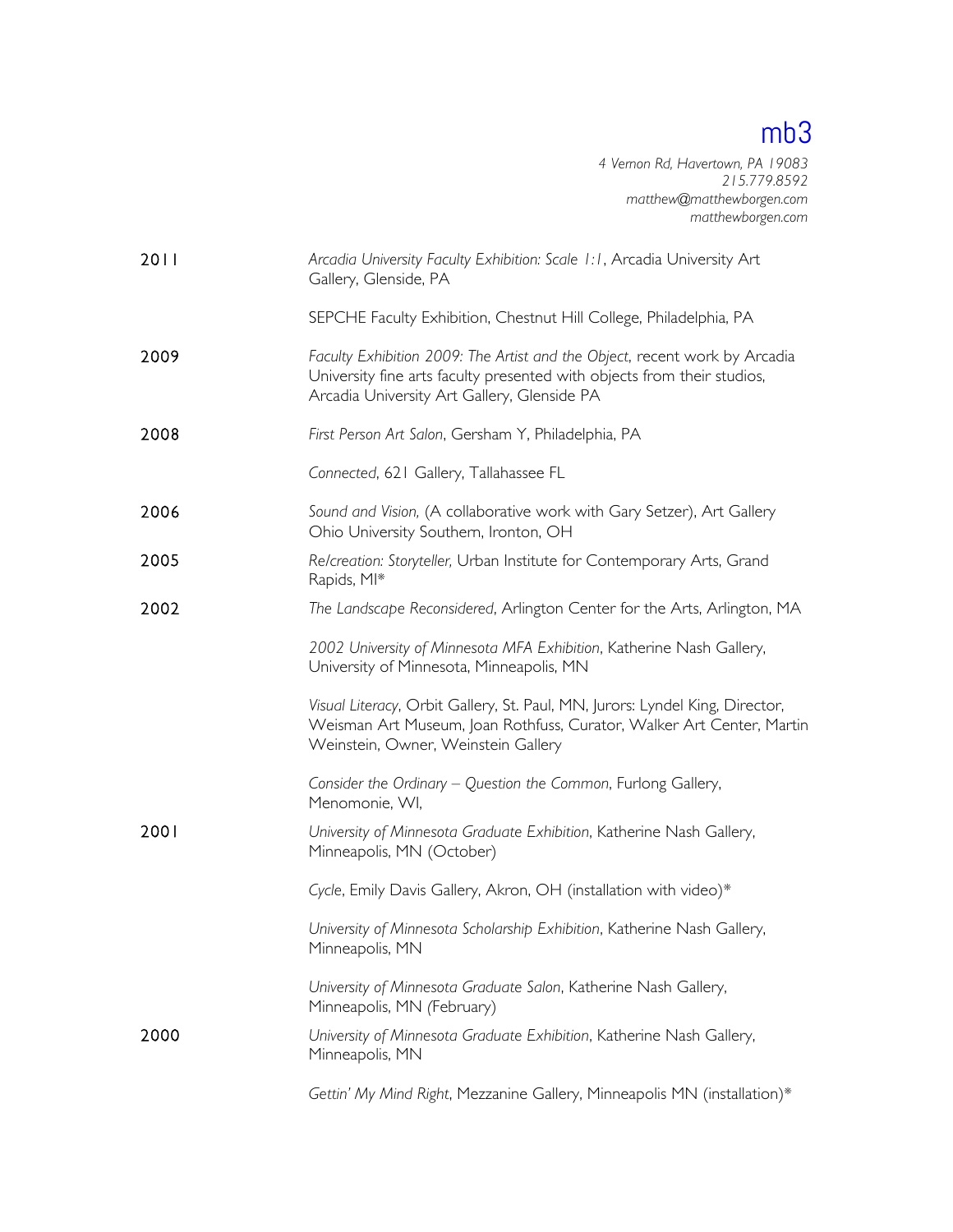*4 Vernon Rd, Havertown, PA 19083 215.779.8592 matthew@matthewborgen.com matthewborgen.com*

| 1998 | Loss and Found, BFA Exhibition, Atrium Gallery, University of Akron, OH*                                                 |
|------|--------------------------------------------------------------------------------------------------------------------------|
|      | Normal, Senior Honors Project, Projects Gallery, University of Akron, OH*                                                |
|      | University of Akron Juried Student Exhibition, Emily Davis Gallery, Akron, OH                                            |
| 1997 | Creative Communities: Art from Akron's Neighborhoods, Akron Art Museum,<br>Akron, OH                                     |
|      | Urban Renewal, a series of large scale paintings from the urban landscape,<br>Projects Gallery, University of Akron, OH* |
|      | *denotes solo exhibition                                                                                                 |

exhibitions curated

| 2014 | Band of Artists: Spectrum Order Disorder, University Commons Art Gallery,<br>Arcadia University, Glenside, PA, Co-curated with Alan Powell                                                                                 |  |  |
|------|----------------------------------------------------------------------------------------------------------------------------------------------------------------------------------------------------------------------------|--|--|
|      | Arcadia University Alumni Spotlight Exhibition: Jannalyn Bailey, University<br>Commons Art Gallery, Arcadia University, Glenside, PA                                                                                       |  |  |
| 2013 | Jamar Nicholas: World Building, University Commons Great Room Lobby,<br>Arcadia University, Glenside, PA Co-curated with Samantha Shepard                                                                                  |  |  |
|      | Alive! Revealing the Art of Puppetry, University Commons Art Gallery,<br>Arcadia University, Glenside, PA Co-curated with Alisa Kleckner                                                                                   |  |  |
|      | Arcadia University Alumni Spotlight Exhibition: Christopher Thomas, University<br>Commons Art Gallery, Arcadia University, Glenside, PA                                                                                    |  |  |
|      | Presence of Process, University Commons Art Gallery, Arcadia University,<br>Glenside, PA                                                                                                                                   |  |  |
| 2012 | Mitos Y Realidades: Inspiraciones De La Republica De Cuba Myths and<br>Realities: Inspirations from the Republic of Cuba, University Commons Art<br>Gallery, Arcadia University, Glenside, PA Co-curated with Abigail Ryan |  |  |
|      | Arcadia University Alumni Spotlight Exhibition: Andrew Ortwein: The Greatest<br>War, University Commons Art Gallery, Arcadia University, Glenside, PA                                                                      |  |  |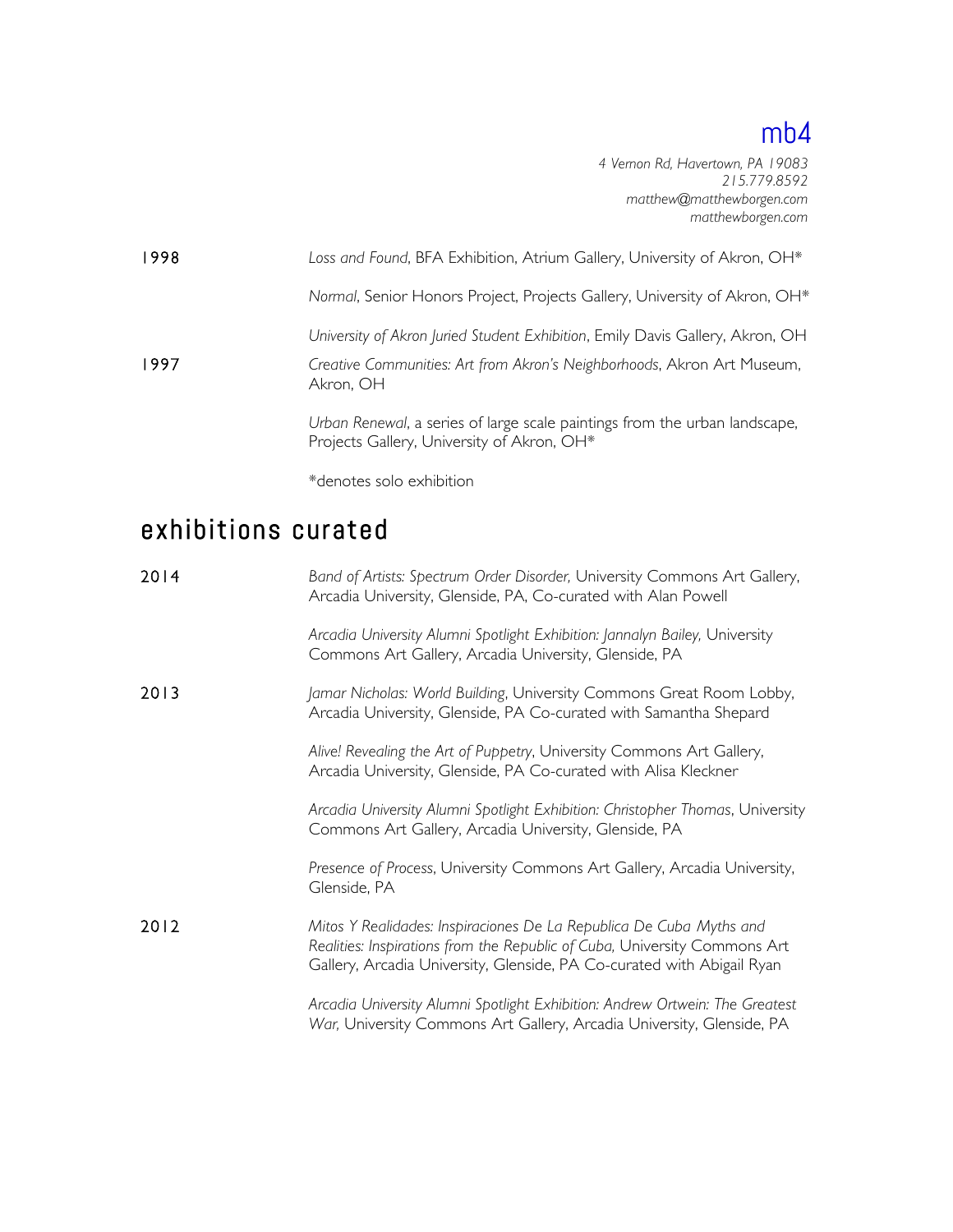*4 Vernon Rd, Havertown, PA 19083 215.779.8592 matthew@matthewborgen.com matthewborgen.com*

2010 *The Honduras Project*, Judith Taylor Gallery, Arcadia University, Glenside, PA Co-curated with Alan Powell

> *Due Back On: A Salon-Style Exhibition of Books*, Judith Taylor Gallery, Arcadia, University, Glenside, PA

### residencies

#### 2002 Artist in Residence, Great River Art Association, Little Falls, MN

- Instructed 8-12 year olds in drawing courses
- Began construction of a new gallery space in the Association's new facility.

### lectures and talks

| 2014 | "You'll Understand When You're Older." Jannalyn Bailey, Arcadia University<br>Alumni Artist Lecture Series. (Moderator) |
|------|-------------------------------------------------------------------------------------------------------------------------|
| 2013 | A Conversation with Jamar Nicholas and Mike Manley, Glenside, PA<br>(Moderator)                                         |
| 2012 | Arcadia University Faculty Exhibition: The Persistence of Drawing,<br>Arcadia University Art Gallery, Glenside PA       |
| 2011 | Arcadia University Faculty Exhibition: Scale 1:1, Arcadia University Art<br>Gallery, Glenside, PA                       |
| 2009 | Faculty Exhibition 2009: The Artist and the Object,<br>Arcadia University Art Gallery, Glenside PA                      |
| 2008 | First Person Art Salon at the Gersham Y, Philadelphia, PA                                                               |
| 2005 | Urban Institute for Contemporary Art, Grand Rapids, MI                                                                  |

### honors/awards

- 2007 **Arcadia University Faculty Development Grant**
- 2001 Zelda Berman Fliegel Scholarship
- 2000 Brown-Mackenzie Scholarship
- 1999 **University of Minnesota Fellowship**
- 1993 **University of Akron Honors Scholarship**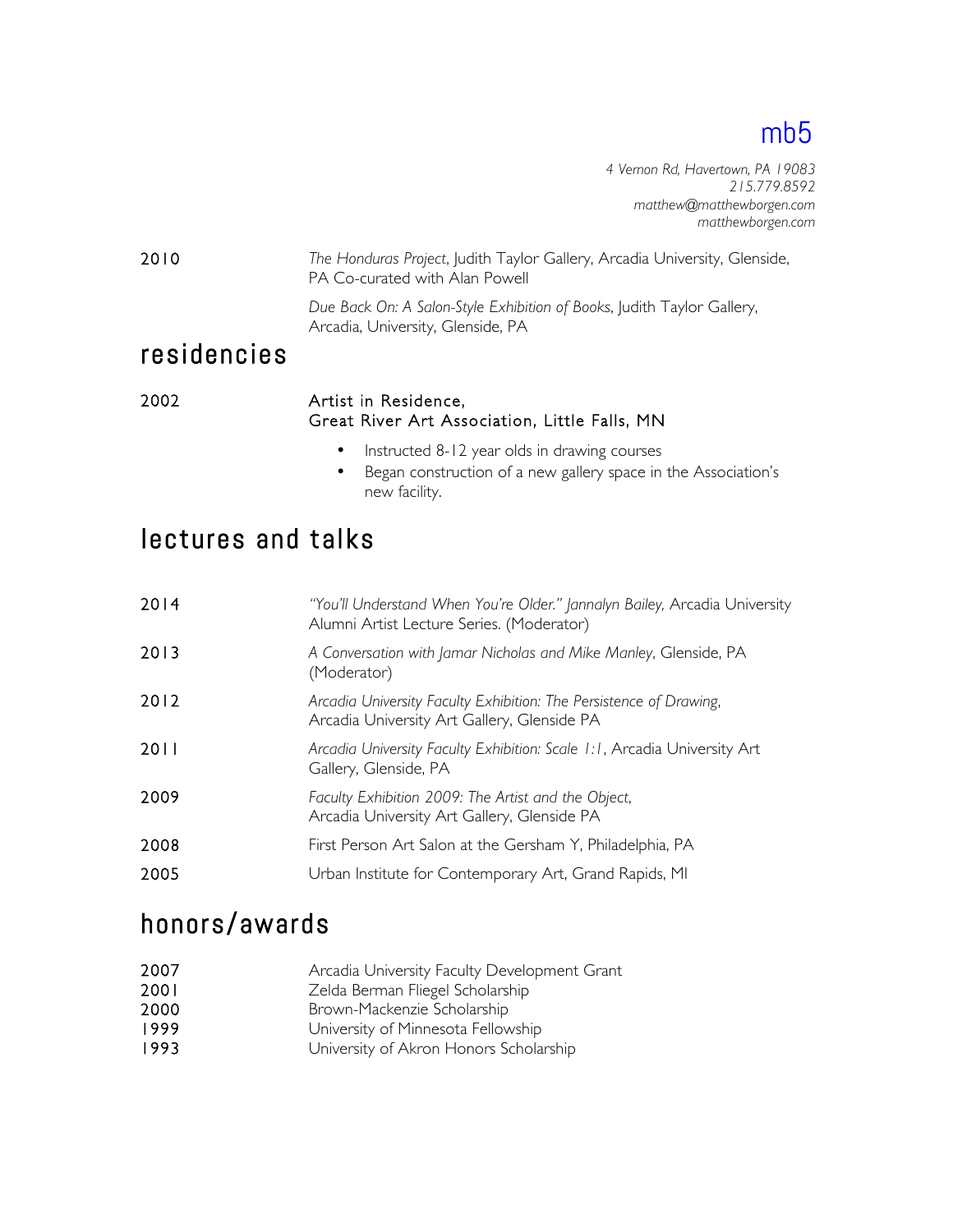*4 Vernon Rd, Havertown, PA 19083 215.779.8592 matthew@matthewborgen.com matthewborgen.com*

### citations

- 2014 "Exhibition at Arcadia University Showcases Artists with Neurological Disorders, Through Feb 8, 2015" *The Bulletin Arcadia University.* Arcadia University, October 24, 2014. Web. February 7, 2015 <http://bulletin.arcadia.edu>
- 2013 Amen, Samax. "'Jamar Nicholas: World Building Exhibit Opening at Arcadia University." *Ghetto Manga.* Ghetto Manga, November 2013. Web. November 7, 2013 <http://ghettomanga.blogspot.com>

"Exhibition Reveals the Art of Puppetry," *The Bulletin Arcadia University*. Arcadia University, September 27, 2013. Web. November 7, 2013 <http://bulletin.arcadia.edu>

2012 "Art and Design Faculty Address the 'Persistence of Drawing.'" *The Bulletin Arcadia University.* Arcadia University, December 14, 2012. Web. November 7, 2013 <http://bulletin.arcadia.edu>

Krick, Andrew. "Myths and Realities: Inspirations from the Republic of Cuba." *Montgomery News*. Montgomery News, December 10, 2012. Web. November 7, 2013 <http://montgomerynews.com> (review of an exhibition I curated.)

 Retter, Jen. "Drawn Together: Art and Design Professors Exhibit Work." *The Bulletin Arcadia University*. Arcadia University, November 30, 2012. Web. November 7, 2013 <http://bulletin.arcadia.edu>

- 2009 *Arcadia University: Art and Design Faculty Catalog*. Glenside: Published by University via Blurb.com, 2009. Print.
- 2008 "A Night at Salon." *First Person Arts*. First Person Arts, August 14, 2008. Web. November 7, 2013 Original URL <http://firstperonarts.org> article no longer available. Cached at <http://zoominfo.com>
- 2008 Kelley, Brian, "Matthew Borgen @ First Person Arts tonight in Philly," *Technology and the Arts*, Brian Kelley, August 13, 2008. Web. November 7, 2013 <http://technologyandthearts.com>
- 2002 *New American Paintings: The MFA Annual 2002*. Boston: Open Studios Press, 2002. Print.
- 1997 Stamp, Lew. "Neighborhood Art Brings City to Life." *Akron Beacon Journal* June 30, 1997: Print.

"UA Students Share Insights on Art Project," *West Side Leader*, {Akron, OH] July 17, 1997: Print.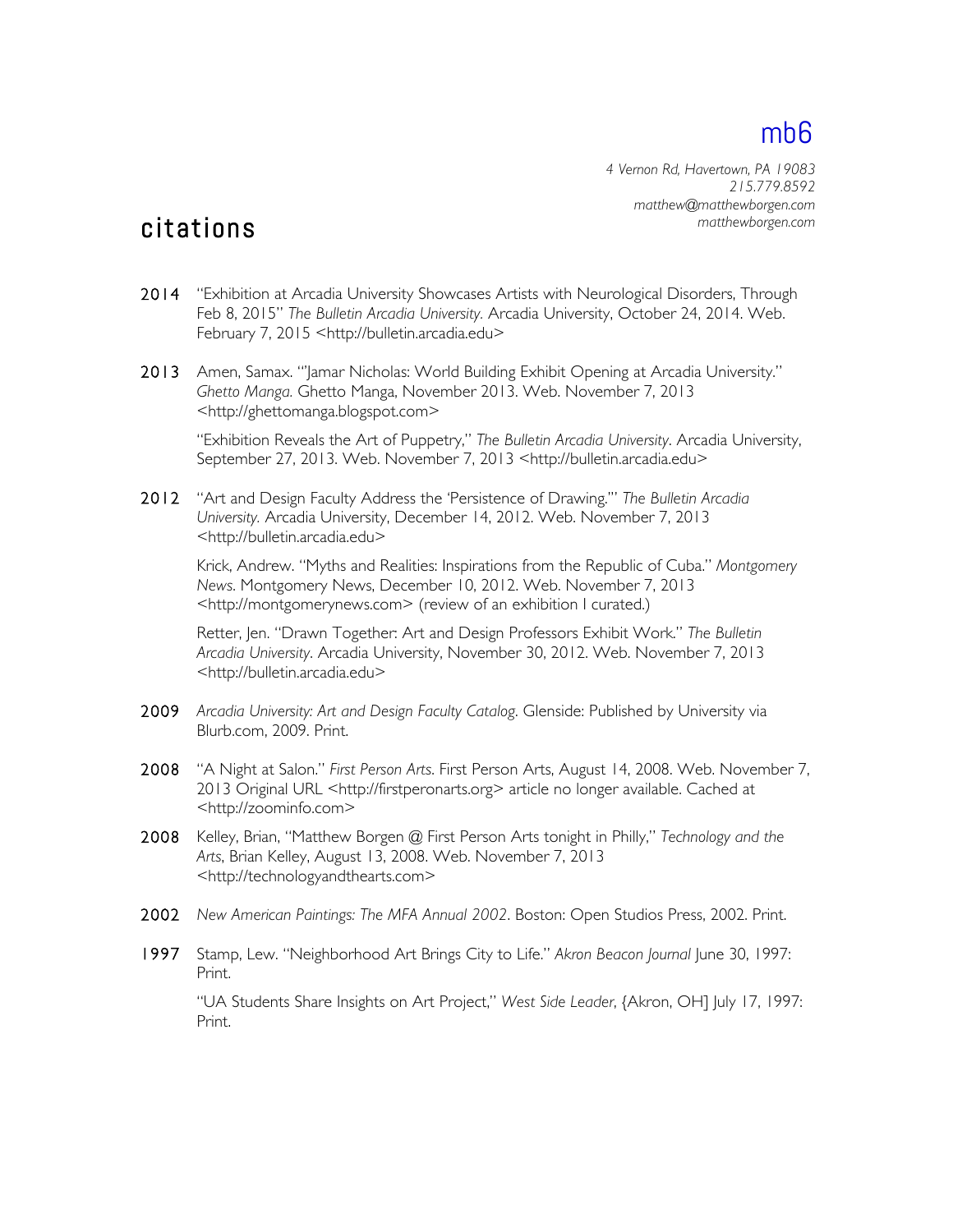*4 Vernon Rd, Havertown, PA 19083 215.779.8592 matthew@matthewborgen.com matthewborgen.com*

### teaching and service related articles

2013 Retter, Jen. "Sculpture Meets Fashion: The Fifth Annual Wearable Sculpture Show," *The Bulletin Arcadia University*. Arcadia University, October 15, 2013. Web. November 9, 2013 < http://bulletin.arcadia.edu>

"Pickle Drop: Art Students Put Shipping Crates to the Test," *The Bulletin Arcadia University*. Arcadia University, April 26, 2013. Web. November 9, 2013 <http://bulletin.arcadia.edu>

2009 "Art Students: Superheroes by Design," *The Bulletin Arcadia University.* Arcadia University, October 13, 2009. Web. November 9, 2013 < http://bulletin.arcadia.edu>

### publications as author

2014 "The Mediation of the Vortex," exhibition catalog, February 2014, Tiger Strikes Asteroid, Philadelphia, PA.

### extent of teaching

| Course ID# Course Title                                    |                                                                                    | Enrollment                             | Institution                                                    |
|------------------------------------------------------------|------------------------------------------------------------------------------------|----------------------------------------|----------------------------------------------------------------|
| Spring 2015<br>FA 229                                      | Gallery Practicum                                                                  | $\mathbf{L}$                           | Arcadia University                                             |
| Fall 2014<br>FA 102<br>FA 102<br><b>FA 102L</b>            | Studio Art Foundations<br>Studio Art Foundations<br>Studio Art Foundations Lecture | $\overline{2}$<br>$\overline{2}$<br>52 | Arcadia University<br>Arcadia University<br>Arcadia University |
| Spring 2014<br>FA 103<br>FA 103L<br>FA 229                 | Studio Art Foundations<br>Studio Art Foundations Lecture<br>Gallery Practicum      | 4<br>66<br>$\overline{2}$              | Arcadia University<br>Arcadia University<br>Arcadia University |
| Fall 2013<br><b>FA102</b><br><b>FA102</b><br><b>FA102L</b> | Studio Art Foundations<br>Studio Art Foundations<br>Studio Art Foundations Lecture | 4<br>$\perp$<br>62                     | Arcadia University<br>Arcadia University<br>Arcadia University |
| Spring 2013<br><b>FA102</b><br><b>FA102L</b><br>FA229      | Studio Art Foundations<br>Studio Art Foundations Lecture<br>Gallery Practicum      | 15<br>52<br>10                         | Arcadia University<br>Arcadia University<br>Arcadia University |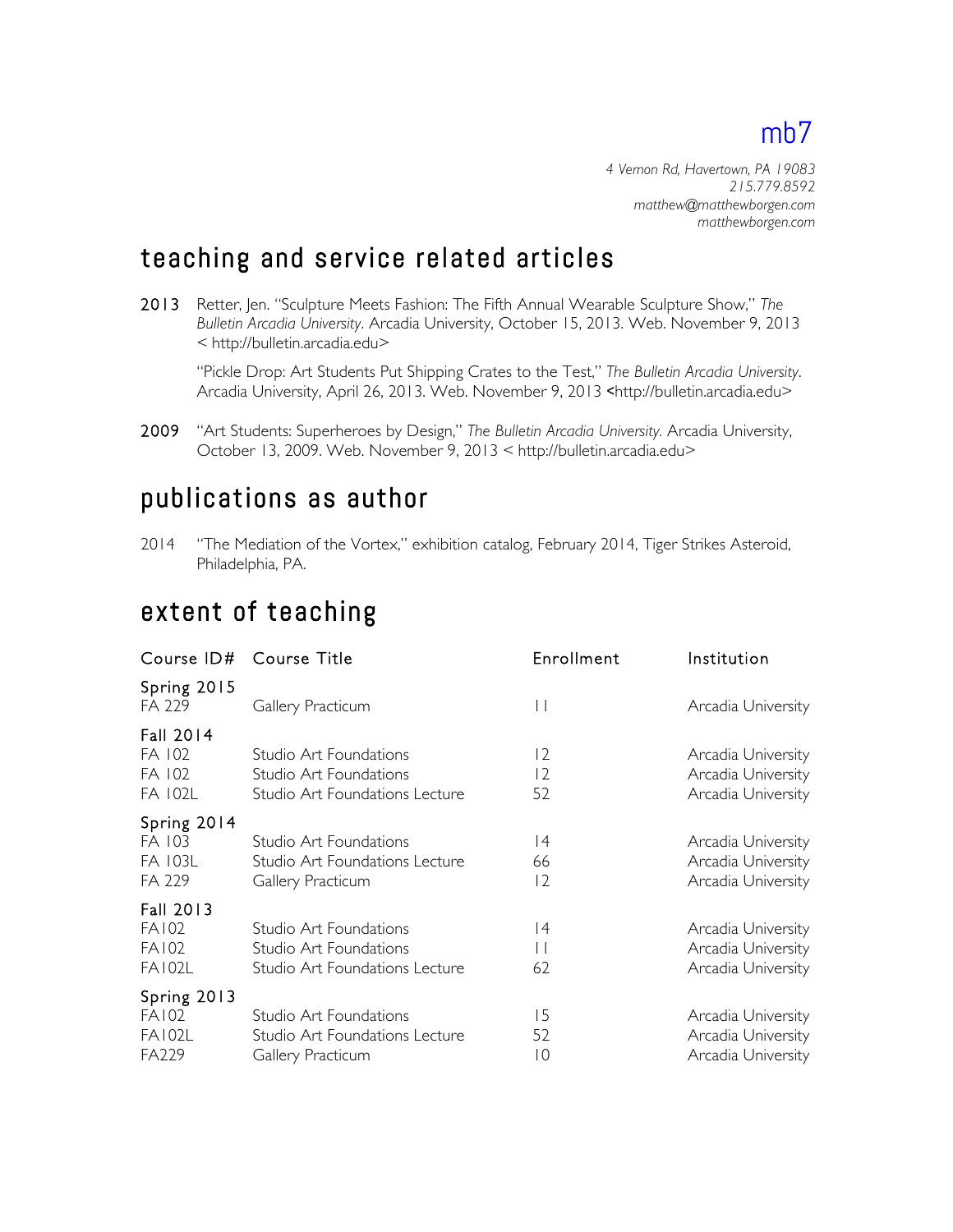*4 Vernon Rd, Havertown, PA 19083 215.779.8592 matthew@matthewborgen.com matthewborgen.com*

| Fall 2012<br><b>FA103</b><br><b>FA103</b><br><b>FA103L</b>                 | Studio Art Foundations<br>Studio Art Foundations<br>Studio Art Foundations Lecture                           | $ 0\rangle$<br>8<br>63          | Arcadia University<br>Arcadia University<br>Arcadia University                       |
|----------------------------------------------------------------------------|--------------------------------------------------------------------------------------------------------------|---------------------------------|--------------------------------------------------------------------------------------|
| Spring 2012<br><b>FA102</b><br><b>FA102L</b>                               | Studio Art Foundations<br>Studio Art Foundations Lecture                                                     | 8<br>43                         | Arcadia University<br>Arcadia University                                             |
| Fall 2011<br><b>FA103</b><br><b>FA103L</b>                                 | Studio Art Foundations<br>Studio Art Foundations Lecture                                                     | 12<br>64                        | Arcadia University<br>Arcadia University                                             |
| Spring 2011<br><b>FA102</b><br><b>FA102L</b><br>FA229                      | Studio Art Foundations<br>Studio Art Foundations Lecture<br>Gallery Practicum                                | 16<br>57<br>7                   | Arcadia University<br>Arcadia University<br>Arcadia University                       |
| Fall 2010<br><b>FA103</b><br><b>FA103</b><br><b>FA103</b><br><b>FA103L</b> | Studio Art Foundations<br>Studio Art Foundations<br>Studio Art Foundations<br>Studio Art Foundations Lecture | 3<br> 2<br>15<br>9 <sub>1</sub> | Arcadia University<br>Arcadia University<br>Arcadia University<br>Arcadia University |
| Spring 2010<br><b>FA102</b><br><b>FA102</b><br><b>FA102L</b><br>FA285      | Studio Art Foundations<br>Studio Art Foundations<br>Studio Art Foundations Lecture<br>Gallery Practicum      | 9<br> 3<br>58<br>8              | Arcadia University<br>Arcadia University<br>Arcadia University<br>Arcadia University |
| Fall 2009<br><b>FA103</b><br><b>FA103</b>                                  | Studio Art Foundations<br>Studio Art Foundations                                                             | 17<br>16                        | Arcadia University<br>Arcadia University                                             |
| Spring 2009<br><b>FA102</b><br><b>FA102</b>                                | Studio Art Foundations<br>Studio Art Foundations                                                             | 3<br>9                          | Arcadia University<br>Arcadia University                                             |
| Fall 2008<br>FA484<br>FA103<br><b>FA103</b>                                | Senior Seminar<br>Studio Art Foundations<br>Studio Art Foundations                                           | 16<br>$\overline{6}$<br> 4      | Arcadia University<br>Arcadia University<br>Arcadia University                       |
| Spring 2008<br><b>FA102</b>                                                | Studio Art Foundations                                                                                       | $\overline{10}$                 | Arcadia University                                                                   |
| Fall 2007<br><b>FA103</b>                                                  | Studio Art Foundations                                                                                       | 9                               | Arcadia University                                                                   |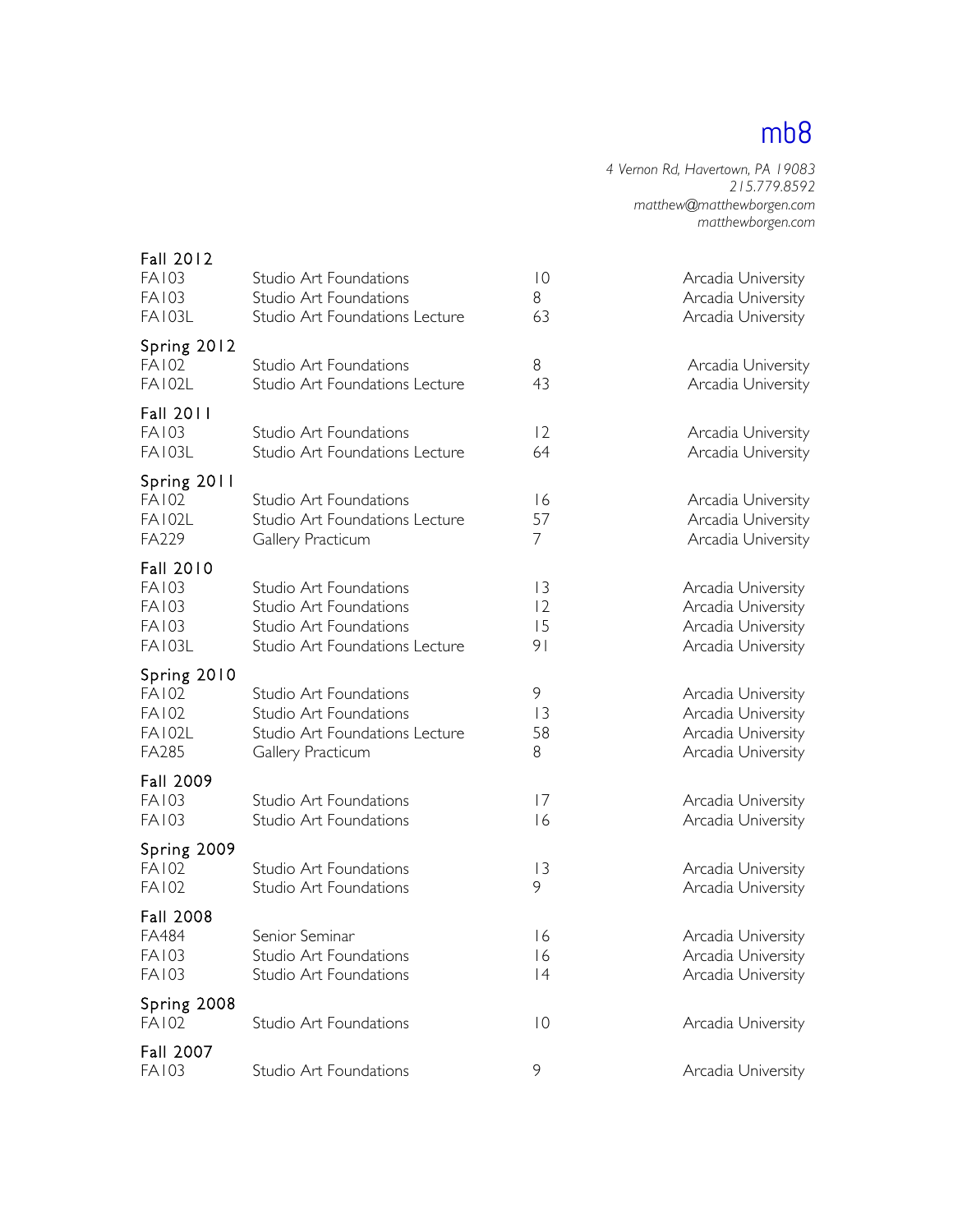*4 Vernon Rd, Havertown, PA 19083 215.779.8592 matthew@matthewborgen.com matthewborgen.com*

| <b>Fall 2001</b><br><b>ARTS 1101</b> | Introduction to Drawing | 18 | University of Minnesota |
|--------------------------------------|-------------------------|----|-------------------------|
| Summer 2001<br><b>ARTS 1101</b>      | Introduction to Drawing | 8  | University of Minnesota |
| Fall 2000<br>ARTS 1101               | Introduction to Drawing | 20 | University of Minnesota |

## individual student contact

#### Advising

| 2013-2014 Fall/Spring |  | 2 BFA Advisees | Arcadia University |
|-----------------------|--|----------------|--------------------|
|-----------------------|--|----------------|--------------------|

#### Apprenticeships

As Exhibition Coordinator I supervise students through the apprenticeship program through the Arts Entrepreneurship and Curatorial Studies minor. These students train in either gallery installation or curatorial research. Apprentices can receive between 2-4 credit hours

| 2015 | Spring Mentor | Apprentice | Arcadia University |
|------|---------------|------------|--------------------|
|------|---------------|------------|--------------------|

#### Internships

As Exhibition Coordinator I supervise undergraduates working as interns in the *Art Collaboration Research (ARC) Exhibition Program*. They receive training in curatorial practice, exhibition making, and gallery preparation for course credit. Interns can receive between 2-4 credit hours.

| 2013-2014 |  | Fall <b>Intern Supervisor</b> 2 Gallery Interns |  | Arcadia University |
|-----------|--|-------------------------------------------------|--|--------------------|
|-----------|--|-------------------------------------------------|--|--------------------|

#### Work Study

|      | 2015 Spring | Supervisor      | 6 Gallery Work Study Students | Arcadia University |
|------|-------------|-----------------|-------------------------------|--------------------|
| 2014 |             | Fall Supervisor | 6 Gallery Work Study Students | Arcadia University |
| 2014 | Spring      | Supervisor      | 7 Wood shop monitors          | Arcadia University |
| 2014 | Spring      | Supervisor      | 6 Gallery Work Study Students | Arcadia University |
| 2013 | Fall        | Supervisor      | 5 Gallery Work Study Students | Arcadia University |
| 2013 | Fall        | Supervisor      | 7 Wood shop monitors          | Arcadia University |
| 2013 | Spring      | Supervisor      | 2 Gallery Work Study Students | Arcadia University |
| 2012 | Fall        | Supervisor      | 2 Gallery Work Study Students | Arcadia University |
|      |             |                 |                               |                    |

#### Independent Studies

| <b>2013</b> Fall | FA385 Feminist Art                  | Kathryn Rauth | Arcadia University |
|------------------|-------------------------------------|---------------|--------------------|
|                  | 2012 Spring FA229 Gallery Practicum | Amy Perdue    | Arcadia University |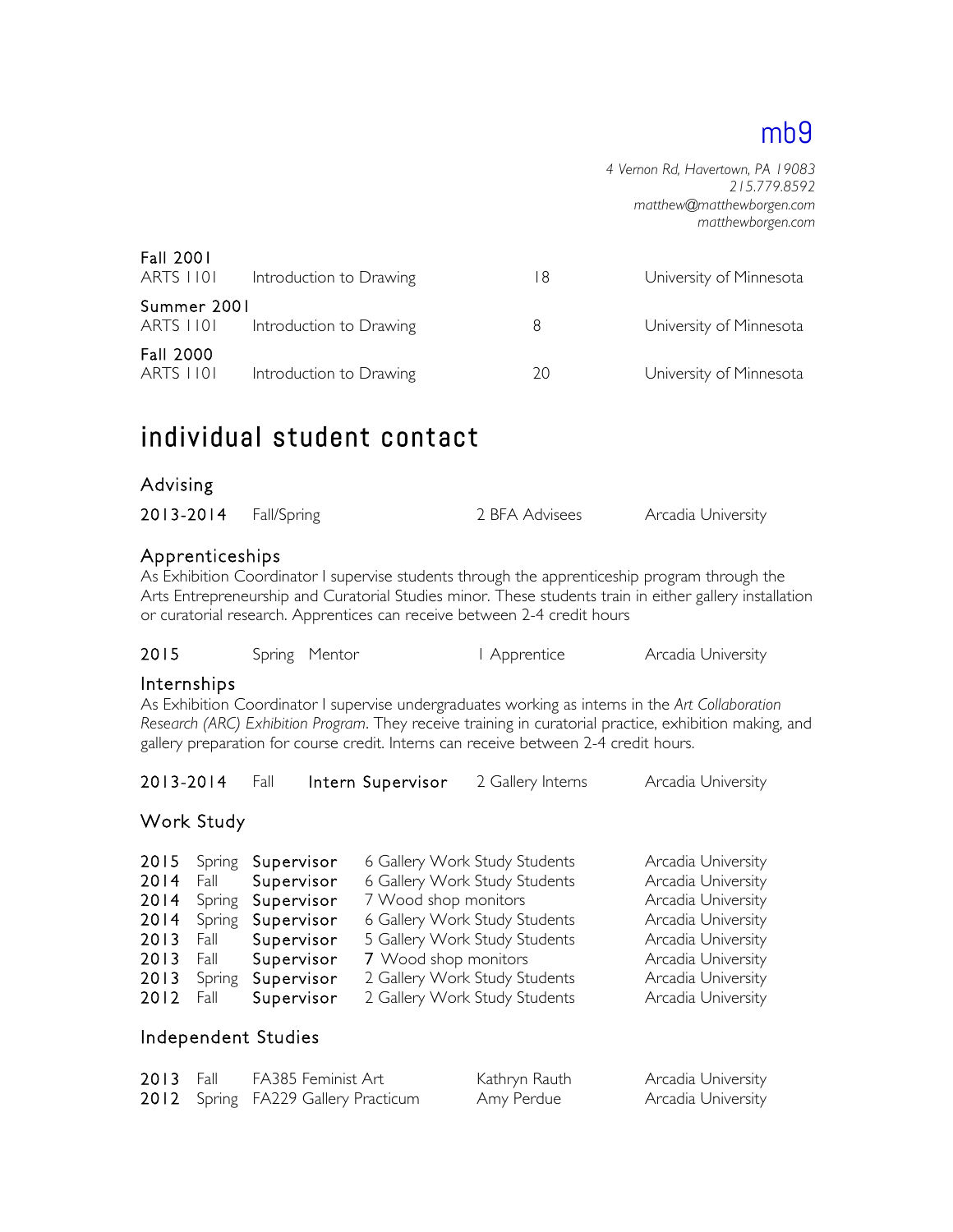*4 Vernon Rd, Havertown, PA 19083 215.779.8592 matthew@matthewborgen.com matthewborgen.com*

#### Coordination of Student Public Art Events

2014 *Band of Artists Spectrum Order Disorder,* Dance Performance, Artist Lecture, and Public Reception, Arcadia University Commons

*Arcadia University Alumni Spotlight Exhibition: Jannalyn Bailey,* Public Reception and Artist Lecture, Arcadia University Commons Co-coordinated with Abigail Ryan

2013 *Emma's Parlor,* Toy Theater Performance, University Commons Art Gallery

*Jamar Nicholas: World Building*, Public Reception and Panel Discussion, Arcadia University Commons <http://www.youtube.com/watch?v=nQ4VEviAcpY>

*5th Annual Wearable Sculpture Show*, Performance, Arcadia University Commons <http://www.youtube.com/watch?v=y7BpiVy6WaA>

*Alive! Revealing the Art of Puppetry*, Public Reception, University Commons Art Gallery <http://www.youtube.com/watch?v=itZY31GDE74 >

*Arcadia University Alumni Spotlight Exhibition: Christopher Thomas*, Public Reception and Artist Lecture, Arcadia University Commons Co-coordinated with Abigail Ryan <http://www.youtube.com/watch?v=2y4ShzjFuyY>

Gallery Practicum Pickle Drop, Performance, Murphy Hall <http://www.youtube.com/watch?v=fVhNM72ll6c >

*Presence of Process*, Public Reception, University Commons Art Gallery

*26th Annual 'Touch the Future Juried Student Art Exhibition*, Public Reception and Awards Ceremony, Arcadia University Commons Co-coordinated with Lynn Pribus

2012 *4th Annual Wearable Sculpture Show*, Performance, Arcadia University Commons Co-coordinated with Carole Loeffler

*Mitos Y Realidades: Inspiraciones De La Republica De Cuba Myths and Realities: Inspirations from the Republic of Cuba,* Public Reception and Discussion, University Commons Art Gallery Co-coordinated with Abigail Ryan

- 2011 Gallery Practicum Pickle Drop, Performance, Murphy Hall
- 2010 *Due Back On: A Salon-Style Exhibition of Books*, Public Reception, Judith Taylor Gallery

*3rd Annual Wearable Sculpture Show*, Performance, Murphy Hall Co-coordinated with Carole Loeffler

2009 Studio Art Foundations "Battle Day", Performance, Arcadia University, Haber Green Co-coordinated with Carole Loeffler